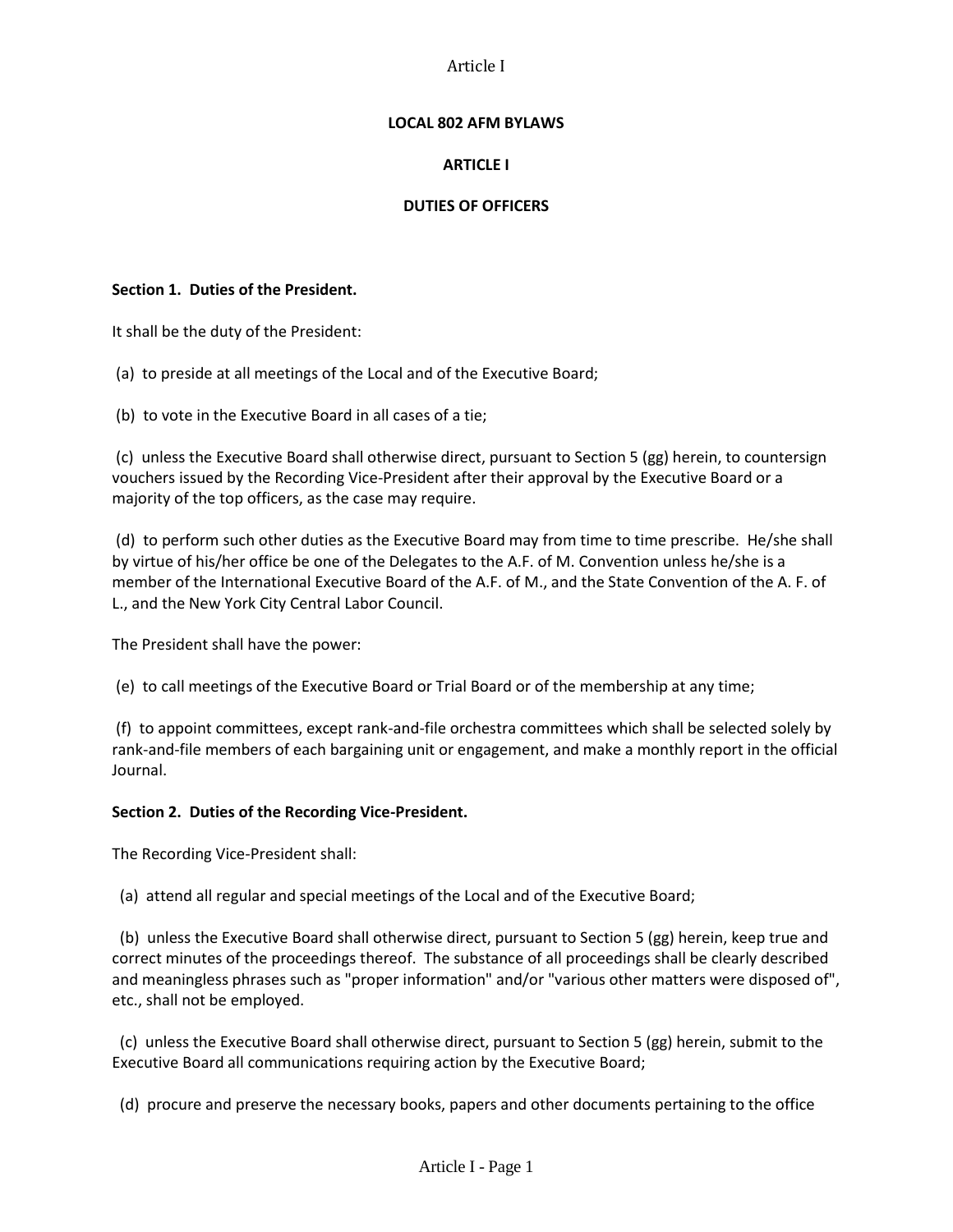and transmit them to his/her successor when properly qualified to receive them, clear of all encumbrances. In case he/she does not attend any meeting for any reason, the Executive Board shall appoint a temporary recording vice-president.

 (e) unless the Executive Board shall otherwise direct, pursuant to Section 5 (gg) herein, mail or cause to be delivered all summonses to members to appear before the Executive Board or Trial Board or other officer or official body of the Local;

 (f) send a copy of the official Journal to each member and have printed in the official Journal all proceedings of the Executive Board. The official Journal shall be printed 11 times a year, only one to be published during the summer months, which issue is to be designated "July-August" issue.

(g) notify members of their election to office;

 (h) unless the Executive Board shall otherwise direct, pursuant to Section 5 (gg) herein, compile an alphabetical list of all members, their residences and telephone numbers and the instruments which they play, and keep a copy thereof amended to date for inspection at the Local headquarters;

 (i) unless the Executive Board shall otherwise direct, pursuant to Section 5 (gg) herein, upon the adoption of an amendment to the Constitution or Bylaws, post same on Bulletin Board and have a copy of the Constitution and Bylaws amended to date on file in his/her office for the convenient inspection of members;

 (j) unless the Executive Board shall otherwise direct, pursuant to Section 5 (gg) herein, draw all vouchers on the treasury;

 (k) make a semi-annual report setting forth the standing and general condition of the affairs of the Local and perform such other duties as the Executive Board may from time to time prescribe;

(l) keep a book report of the attendance at all Executive Board meetings.

 (m) in the event that the President is a member of the International Executive Board then the Recording Vice-President by virtue of his/her office shall fill the vacancy as a Delegate to the A.F. of M. Convention.

 (n) unless the Executive Board shall otherwise direct, pursuant to Section 5 (gg) herein, the Recording Vice-President shall request each and every rank-and-file orchestra committee, on or before December 15th of each year, to furnish lists of its nominees for the Coordinating Advisory Committee.

## **Section 3. Duties of the Financial Vice-President.**

The Financial Vice-President shall:

 (a) unless the Executive Board shall otherwise direct, pursuant to Section 5 (gg) herein, before entering upon the duties of office, for the proper account of the funds of this Local, execute a bond in the sum of twenty-five thousand dollars with a reliable surety company as surety and at the expense of the Local, which bond shall run to the benefit of the Associated Musicians of Greater New York, Local 802, A.F. of M., and which bond shall be approved by the Executive Board of the Local;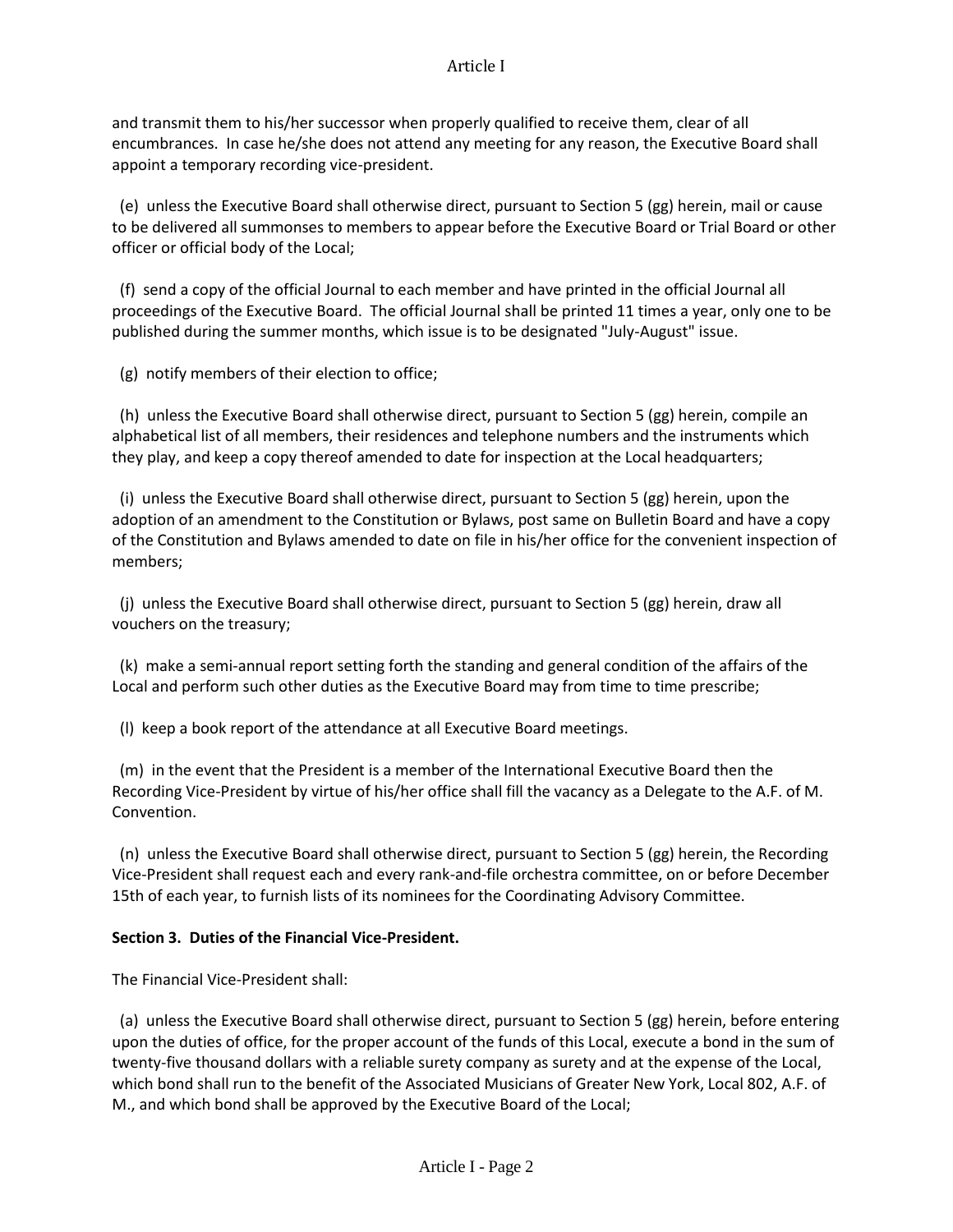(b) unless the Executive Board shall otherwise direct, pursuant to Section 5 (gg) herein, keep his/her accounts so that the debits and credits of each member can be ascertained at any time, and shall give a receipt for all dues, fines and assessments paid into the Local on a form provided therefore by the Local. Said accounts at all times shall be open for inspection by the Executive Board.

 (c) unless the Executive Board shall otherwise direct, pursuant to Section 5 (gg) herein, submit semiannually a detailed financial report to the Executive Board, attested by a registered Certified Public Accountant selected by the Executive Board, of the financial condition of the Local;

 (d) semiannually publish in the official Journal a detailed report of the financial condition of the Local, which report shall be attested by the C.P.A. selected as above;

 (e) unless the Executive Board shall otherwise direct, pursuant to Section 5 (gg) herein, submit to the regular meeting of the Executive Board monthly a recital of the gross income and expenditures and balance on hand.

 (f) If the Executive Board deems it to be in the best interest of the Local, he/she shall cause to be published in the official Journal of the Local the names of delinquent members and the amounts due from same, as well as the names of all suspended, erased, expelled or reinstated members, it being hereby provided that such notice shall be considered legal notice to the members.

(g) publish the names of all new members in the official Journal;

 (h) unless the Executive Board shall otherwise direct, pursuant to Section 5 (gg) herein, in the name of the Associated Musicians of Greater New York, Local 802, A.F. of M., deposit all funds from whatever source received in such bank or banks as the Executive Board may designate, which said funds shall be withdrawn on checks signed by the Financial Vice-President or other persons designated by the Executive Board;

 (i) at the expiration of his/her term of office, deliver into the hands of his/her duly qualified successor all monies, books and property belonging to the Local;

(j) perform such other duties as the Executive Board may from time to time prescribe;

 (k) unless the Executive Board shall otherwise direct, pursuant to Section 5 (gg) herein, make available at the union office for inspection by any member during normal business hours of the Local a timely and current listing of all checks or vouchers drawn on any accounts of the Local. Said listing shall include the amount of each check or voucher, its payee, and the account in the Local's financial report to which it is charged.

# **Section 4. Salaries of Officers.**

The President of the local shall be compensated at the rate of \$35.00 per hour or part thereof up to a maximum of \$175.00 for each day that he/she performs the duties of his/her office as required by these bylaws or directed by the Executive Board. The Recording Vice-President and Financial Vice-President shall each receive \$30.00 per hour or part thereof up to a maximum of \$150.00 for each day that he/she performs the duties of his/her office as required by these bylaws or directed by the Executive Board.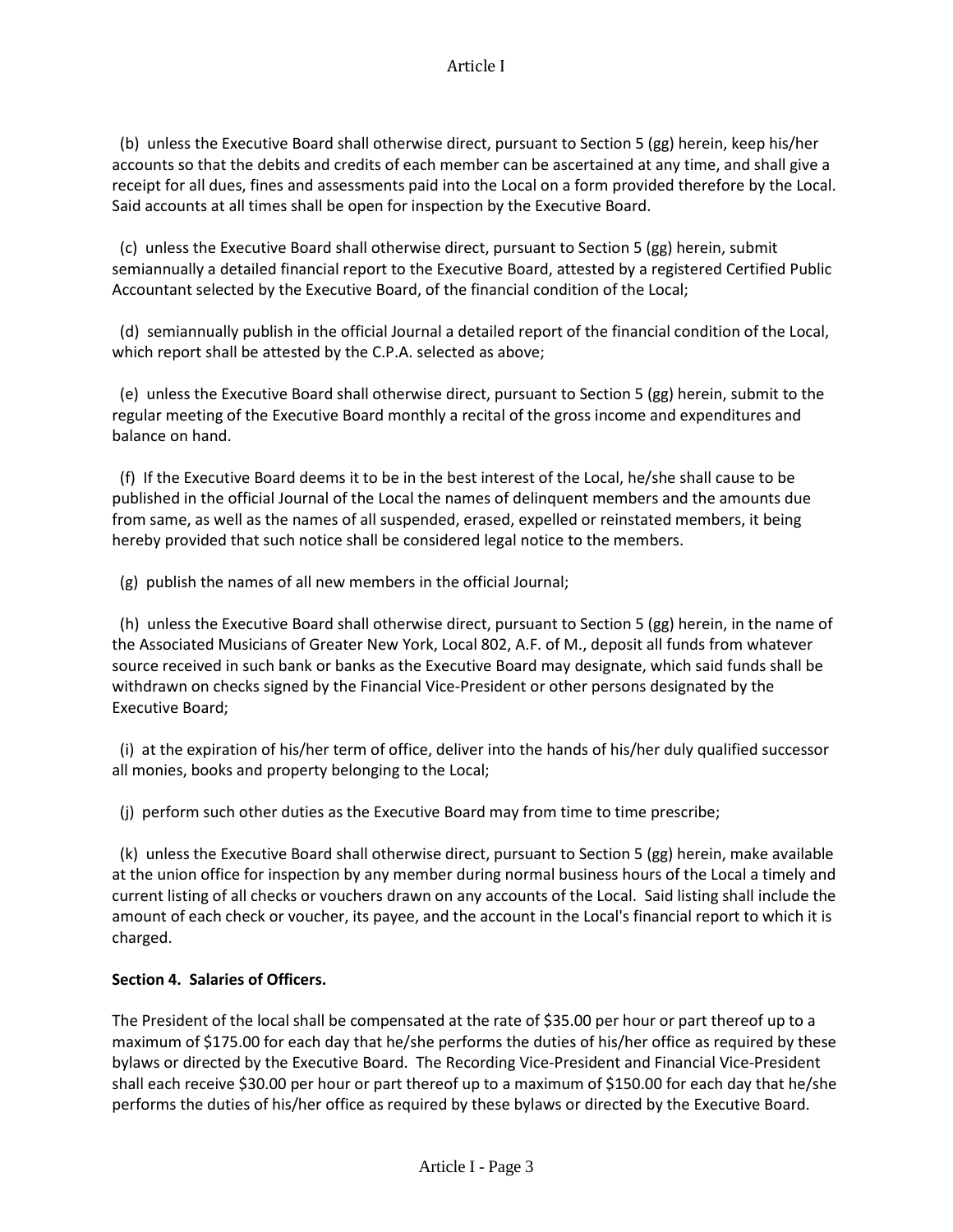Effective the week ending on or immediately after the first day of the year 1994 and of each succeeding year thereafter, the above rates of compensation shall be increased by the same percentage as the U.S. Department of Labor's 'All Urban Consumers' price index for the New York metropolitan area shall have increased during the preceding November through October period.

### **Section 4A. Severance Pay for All Full-Time Elected Officials.**

Each elected full-time salaried official who shall have served the Union as a paid employee for a minimum of five (5) years, shall be entitled to severance pay upon the honorable termination of employment as such official, amounting to ten percent (10%) of the current salary for each week of such service performed after January 2, 1961, with a maximum service credit of ten (10) years. The total amount of severance pay hereunder may be paid to eligible former officials in four (4) consecutive annual installments, without interest, commencing upon the termination of his/her services. In the event of the death of an eligible official, the severance pay hereunder shall be paid to his/her estate. Effective January 1, 1993. Severance Pay. Each official of the local who is elected to office and appointed by the Executive Board pursuant to Section 5(gg) of this Article, who shall have served the union as a full-time paid employee for a minimum of five (5) years, shall be entitled to severance pay upon the honorable termination of full-time employment as such official, amounting to ten percent (10%) of the current salary for each week of such service, with a maximum service credit of fifteen (15) years.

Effective July 1, 2010, the Local shall contribute to the A.F. of M. & E.P.F. on behalf of its officers an amount equivalent to 10% of their salaries.

### **Section 4B. Full Disclosure of Remuneration.**

Any amounts received by any elected official of this Local, or any relative of such official, from any funds of the Local, including any funds in trust or otherwise segregated for the direct or indirect benefit of any member, shall be disclosed to the membership by listing said amounts, payees, sources, and dates of payment in the official Journal of the Local at least quarterly.

#### **Section 5. Duties of the Executive Board.**

(a) The Executive Board shall have general charge and supervision of the affairs of this Local, may make and enforce such orders from time to time as may be desirable in its judgment, and shall exercise all rights, powers and privileges thereof, subject to the provisions of the Constitution and the Bylaws of the Local. The Executive Board shall adopt rules for its own government consistent with the Constitution and Bylaws. Seven members shall constitute a quorum. All acts of the Executive Board shall require the vote of a majority of the members present, but in no event less than the concurrence of five members.

It shall have the power to act in all matters affecting the Local not specifically provided for in the Bylaws, examine all claims, and order paid all just bills against the Local. It shall have general supervision over all properties belonging to the Local and, in its judgment and discretion, make investments thereof. (b). Every member of the Executive Board present, other than the President or, in his or her absence, the officer chairing the meeting, must vote yes or no on all matters before the Board unless having a direct or pecuniary interest therein. All votes taken in the Executive Board, except on matters that are purely administrative in nature, shall be recorded, and shall be published in the official Journal for the information of the members of Local 802 as part of the minutes of the Executive Board. Any matter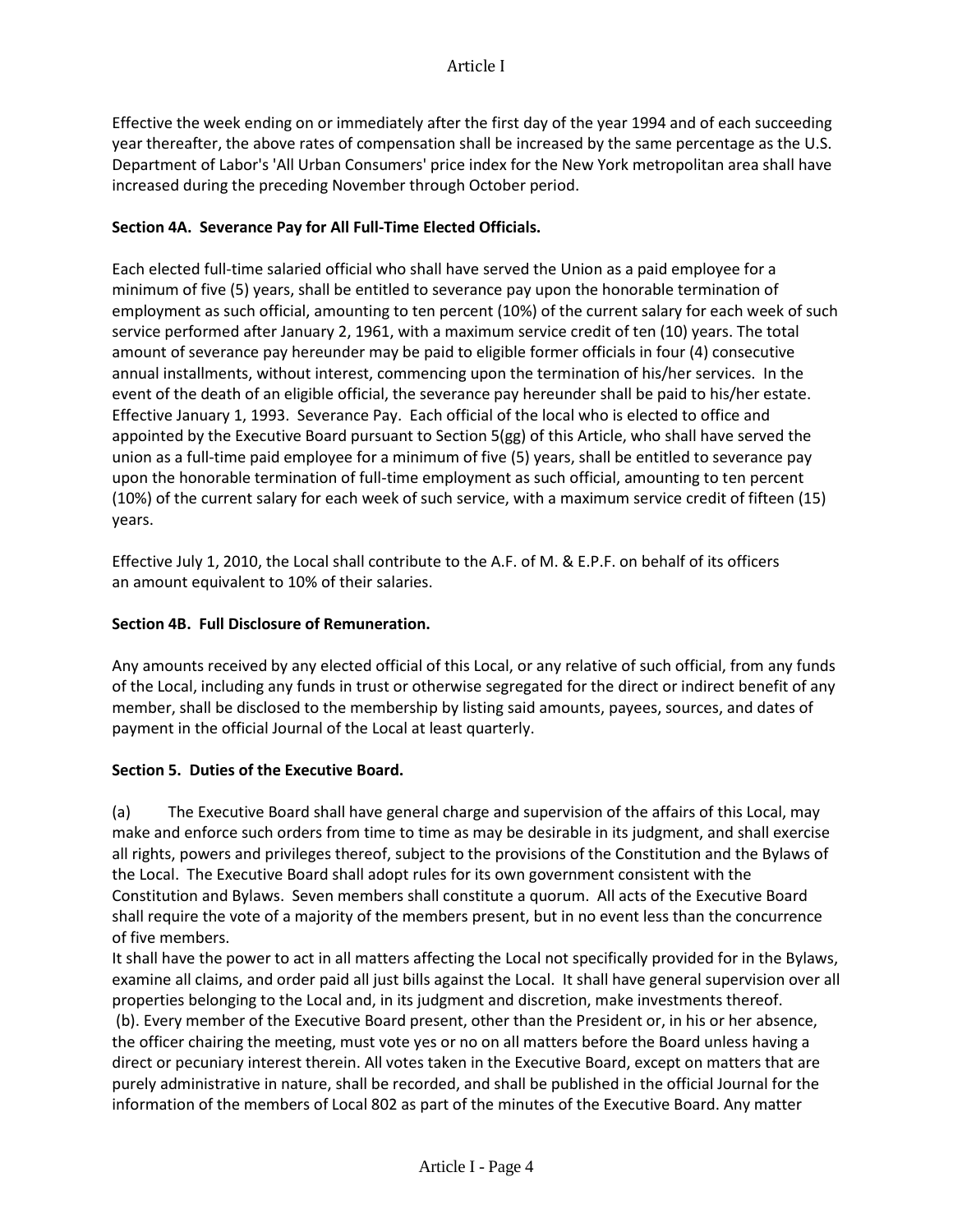under reconsideration by the Executive Board shall require a two-thirds vote of the entire Board to affect or alter a previous decision. No ruling or disposition of any matter by the Executive Board shall be changed or modified by or at any membership meeting except with the affirmative action of two-thirds of the members voting at such meeting.

 (c) Each member of the Executive Board shall receive \$150.00 for each board meeting attended. The Executive Board shall meet no more than 104 times a year. Members of the Executive Board shall be permitted to accept any professional engagement, except standby, understudy or other nonplaying engagement, but not to act as contractor, leader or personnel manager during their terms of office. The acceptance of engagements as a solo performer without the accompaniment of other musicians shall not

be construed as acting as a leader for the purposes of this paragraph. Members of the Executive Board who are designated to represent the local as principal negotiators of the terms and conditions of members' employment as musicians, or who are appointed to supervise any department of the local that enforces and/or administers any agreements or wage scales governing such terms and conditions of employment, shall not be permitted to work as musicians.

 (d) The President's seat, the Recording Vice-President's seat, the Financial Vice-President's seat or a member's seat on the Executive Board shall be declared vacant in the event of death, resignation, or if found guilty of violating the Constitution, Bylaws, Rules, Regulations or Orders of the Local or of the American Federation of Musicians, after due process of law (except as specified in Article V Section 7, paragraphs (k),(l) and (m)); or upon failure to attend four consecutive meetings of the Board without being excused by the Executive Board; or upon failure to attend two consecutive meetings of the Local without being excused by the Executive Board; and such vacancy, except in the event of death, resignation or removal of the President and covered under Article I, Section 2 of the Bylaws, shall be filled by the Executive Board for the balance of the unexpired term.

 (e) It shall have the power to summon any member for interrogation, call for papers and witnesses, and render judgments against employers for unpaid services; make necessary contracts and levy assessments. It shall not levy assessments unless ratified by a meeting of the Local. As soon as the Executive Board is advised of a decision of the Trial Board it shall be the duty of the Executive Board to enforce same.

 (f) The Executive Board shall have the right to entertain and pass upon requests for fines and claims allowed to be paid in installments.

 (g) It shall have the power to approve or disapprove all contracts or Leaders (Personnel Managers) for professional engagements of members and to remove such Leaders (Personnel Managers) and appoint others in their place whenever in its discretion or judgment it is in the best interest of this Local.

 (h) It shall have the right, power and authority, in connection with any engagements specifically designated by it, and whenever in its discretion the best interest of this Local or any of its members requires, to demand and receive from any employer, prior to or during any engagement, the total amount of money due or to become due to members employed by said employer in connection with any such engagement and/or engagement contract, or notice of engagement.

Said monies so received shall be held in escrow by the Executive Board to insure payment of Union Wage Scales to the members employed on the particular engagement in connection with which said monies have been deposited. Said escrow monies so deposited shall be returned or paid on account of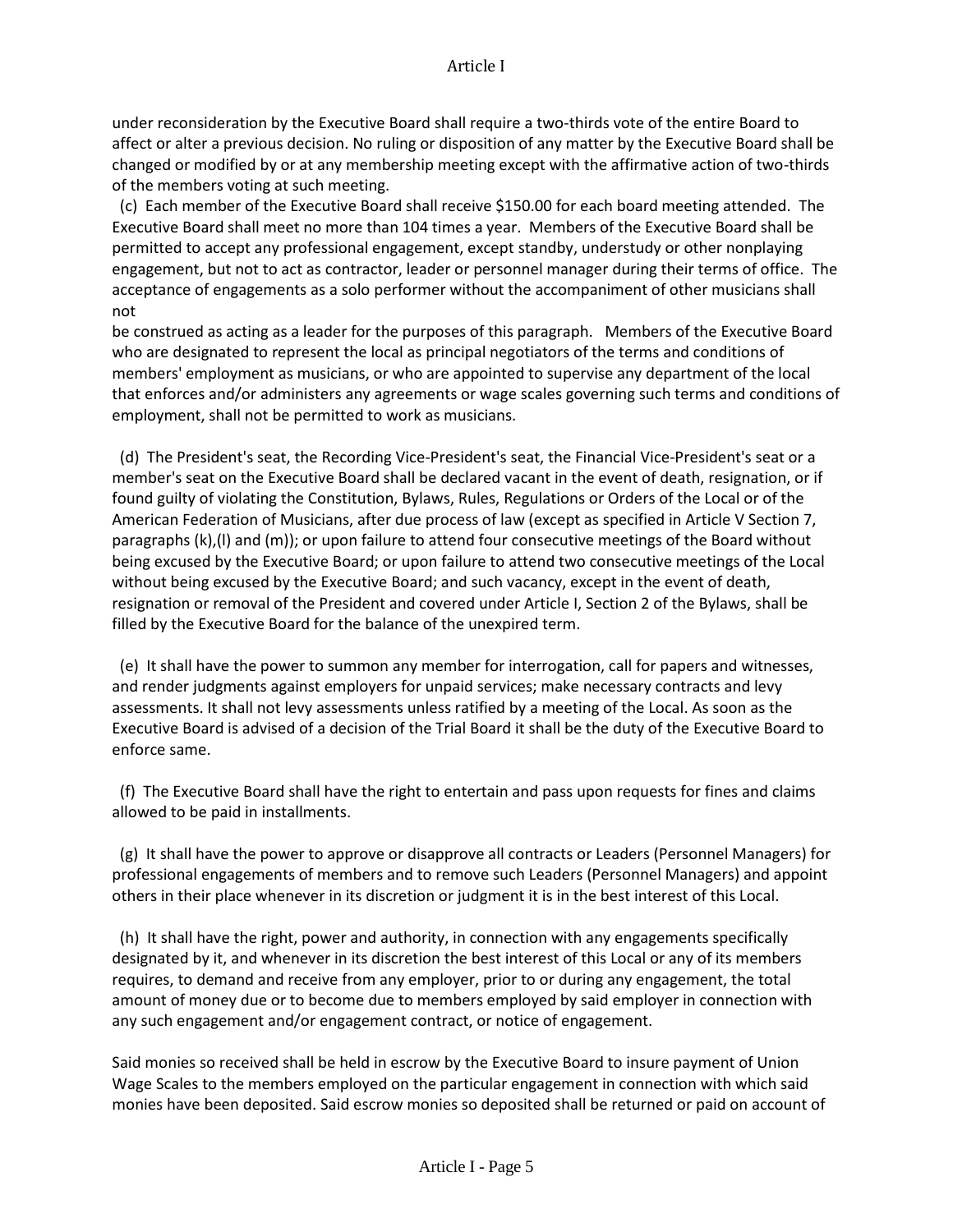salaries to members employed on the particular engagement in connection with which said monies have been deposited only as the Executive Board may direct.

(i) The Executive Board shall have sole authority and power to dispose of and allocate any and all monies collected either as fines or in settlement of claims with or against employers which shall be levied against and paid by any employer in connection with any case or matter in which a member has been found guilty of entering into collusion with said employer for the purpose of violating the Constitution and/or Bylaws, including all Wage Scales of the Local. Such monies shall be paid directly to the Local and disposed of as above set forth.

(j) It shall have the power and authority wherever circumstances surrounding and concerning any particular engagement are such as, in the opinion of the Executive Board, make for or affect discrimination against or displacement or denial of employment opportunities to members of Local 802, the Executive Board in its discretion may make and collect such standby charges in connection with said engagement as it deems fit and proper.

 (k) It shall have the power and authority in connection with any engagement to appoint stewards and to authorize and empower said stewards to act as Leaders (Personnel Managers) with said reference to said engagements and/or direct and empower said stewards to investigate working conditions and/or to maintain union standards in connection with or on any such engagements.

 (l) It shall have the power and authority, and shall be required in connection with engagements specifically hereinafter designated, to appoint stewards with reference to said engagements, and/or direct and empower said stewards to investigate working conditions and/or to maintain union standards in connection with or on any such engagements:

 (1) where a contract is submitted for approval or where a contract which has been approved is on file and where such contract has been signed by an employer who has been involved in any violation of the Wage Scales of this Local or of any other Local in the A.F. of M., or of the A.F. of M.;

 (2) where a contract is submitted for approval or where a contract which has been approved is on file and where such contract has been signed by a member, as Leader (Personnel Manager), who has been convicted of any violation of the Wage Scales of this Local or of any other Local in the A.F. of M., or of the A.F. of M.;

 (3) where the place of business, enterprise or engagement named in the contract is managed, operated, controlled or owned (directly or indirectly) by anyone, or employs anyone, who has been involved in a violation of the Wage Scales of this Local or of any other Local in the A.F. of M., or of the A.F. of M.;

 (4) where no written contract exists but the engagement is based on an oral agreement, and any of the conditions mentioned in the preceding three subsections exists.

 (m) The Executive Board shall have the power to appoint the attorneys and auditors for the Local and fix their respective compensation.

 (n) The Executive Board shall not make any donation in excess of five hundred dollars (\$500.00) to any organization or individual within any calendar year without the approval of the membership at a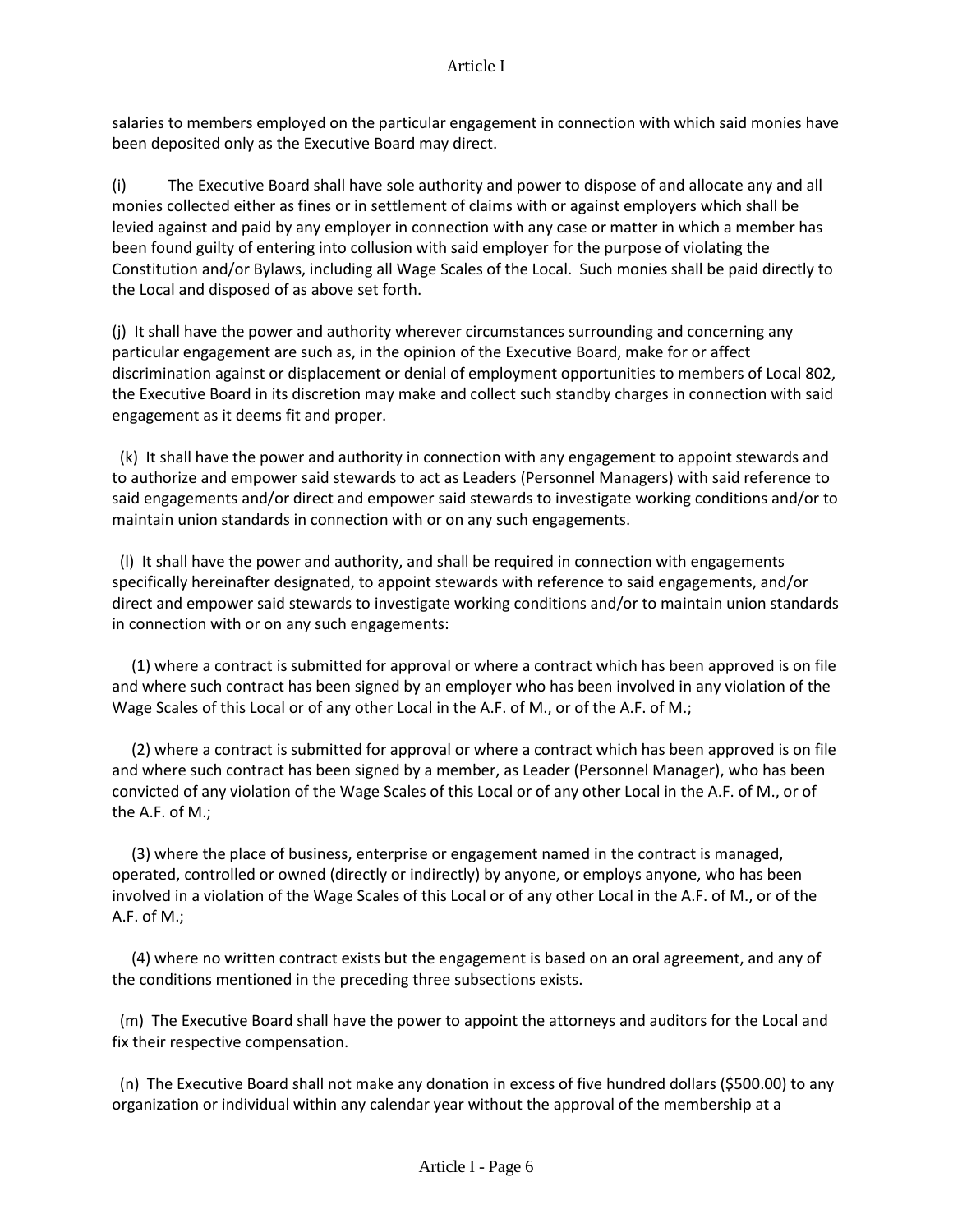membership meeting by a two-thirds (2/3) vote of the members present. However, in the event that a request for a sum in excess of five hundred dollars (\$500.00) is announced in the official Journal for recommended action at the next regular or special meeting and a quorum not being present at said meeting, then the Executive Board shall have the power to investigate the request and make such disposition of the request as the majority of the Board shall decide. However, in the event of an emergency or catastrophe the above shall not be applicable. The foregoing donation cap shall not apply to contributions authorized by the Executive Board to bona fide not-for-profit organizations such as the Council for Living Music, the stated purpose of which is the preservation and advancement of live music, provided that such contributions are intended, and used, for the promotion of these purposes. This paragraph does not apply to TEMPO funds, monies of which are donated specifically to TEMPO for political purposes and are not part of Local 802's general fund.

 (o) The Executive Board shall recognize the existence of rank-and-file orchestra committees on all engagements.

 (p) The Executive Board shall grant permission for the formation of a rank-and-file orchestra committee upon request of any member employed on any engagement. Such rank-and-file orchestra committee shall serve as the liaison between the rank-and-file employees and the Leader (Personnel Manager) and/or the Local. For the purpose of this paragraph, the term "rank-and-file" shall be construed to include all members other than full time officers or employees of the Local.

 (q) The Executive Board shall have the power to reorganize and/or rearrange the Local's Bylaws, provided that such revision does not add to, delete or change the meaning of any part or section thereof. Inconsistencies and conflicting provisions should be eliminated.

 (r) It shall be the responsibility of members of the Executive Board to participate in any and all negotiations which the Local enters into for the purpose of collective bargaining. It shall be the responsibility of the full-time officers to fully inform rank-and-file Board members of upcoming negotiations well in advance of the beginning of said negotiations whenever possible so as to promote the participation of the full Board. To these ends, the President shall select at least one rank-and-file Board member to participate in each negotiation to work with the principal negotiators and to act as liaison between the negotiating committee and the full Executive Board. Such participation shall include, but not be limited to, attendance at negotiations by the Board member or members whenever scheduling permits. The provisions of this resolution shall be waived only with the consent of two-thirds of the Executive Board. Anything in these Bylaws that contradicts or contravenes the above is hereby amended to conform with the above.

 (s) The Executive Board shall have the power to establish and enforce a five-day work week without reduction in pay or personnel in all places now having a six-day work week and to make all necessary price adjustments on such engagements to accomplish such end.

Exceptions to this regulation may be made by the Executive Board whenever in its sole discretion the interest of the Local would be best served thereby.

 (t) The Executive Board shall have the power to make trade agreements, to notify the membership through the official Journal of said agreements, and place all restrictions upon members making agreements extending beyond the expiration date of the Local's trade agreements with employers.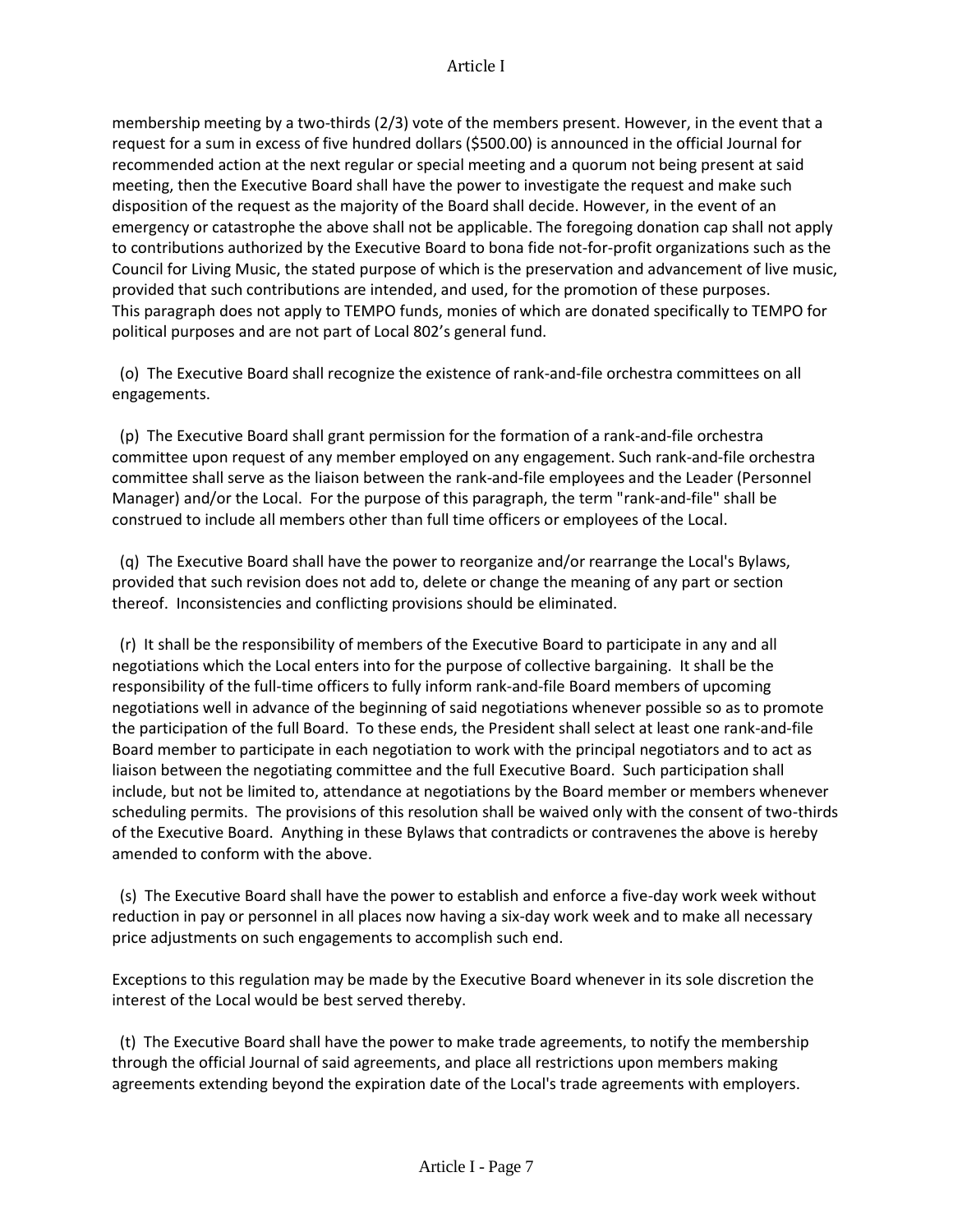(u) The Executive Board shall be empowered to set a minimum number of musicians to be employed in hotels, catering halls and other places where single engagements take place.

 (v) The Executive Board shall have the power to create a minimum number of musicians to be employed on all engagements, single or steady, and shall apply same whenever in its judgment it shall be practicable.

The Executive Board shall be empowered to stipulate and fix mileage fees on engagements played in the entire Long Island area.

The Executive Board shall be empowered to reclassify hotels wherever same may become necessary in relation to single engagements.

 (w) The Executive Board of Local 802 shall have full power to set minimums with respect to the number of musicians employed in theatres not now or hereafter covered by existing agreements between said theatres and the Local with a view to increasing employment in the above mentioned theatres.

The Executive Board shall also have the power to fix working conditions and scales for the above mentioned theatres and to enact any regulations it may deem necessary thereto.

 (x) The Executive Board shall be, and the same hereby is, empowered to revise upwards the scales of employed members of Local 802 in all such categories and instances where in the judgment of said Executive Board such increase is possible.

 (y) The Executive Board shall be empowered to establish a death benefit fund and initiate the necessary Bylaws for that purpose and to change or amend any existing Bylaws necessary for this purpose.

 (z) The Executive Board shall be empowered to institute rules and regulations regarding the question of entertaining and singing on single engagements.

 (aa) The Executive Board shall be authorized and empowered at such time as it finds feasible to take such steps as it shall deem necessary to create welfare benefits, such as hospitalization, insurance, disability, etc., for the members employed in the single engagement field and to amend the Bylaws and Wage Scales governing single engagements to the extent necessary to accomplish such objective.

 (bb) Local 802 shall establish a welfare fund to be financed by contributions by employers of music through a tax upon engagements, and the Executive Board of Local 802 shall be directed to negotiate a percentage surtax on all engagements in all negotiations for contracts which become open on or after the adoption of this resolution sufficient to provide medical and hospital care for the membership of Local 802.

 (cc) The Executive Board shall initiate a pension plan for members on engagements wherever feasible and shall be empowered to change or amend any existing Bylaws for this purpose.

(dd) The Executive Board of Local 802 shall be directed to draft a pension plan and a welfare plan for the benefit of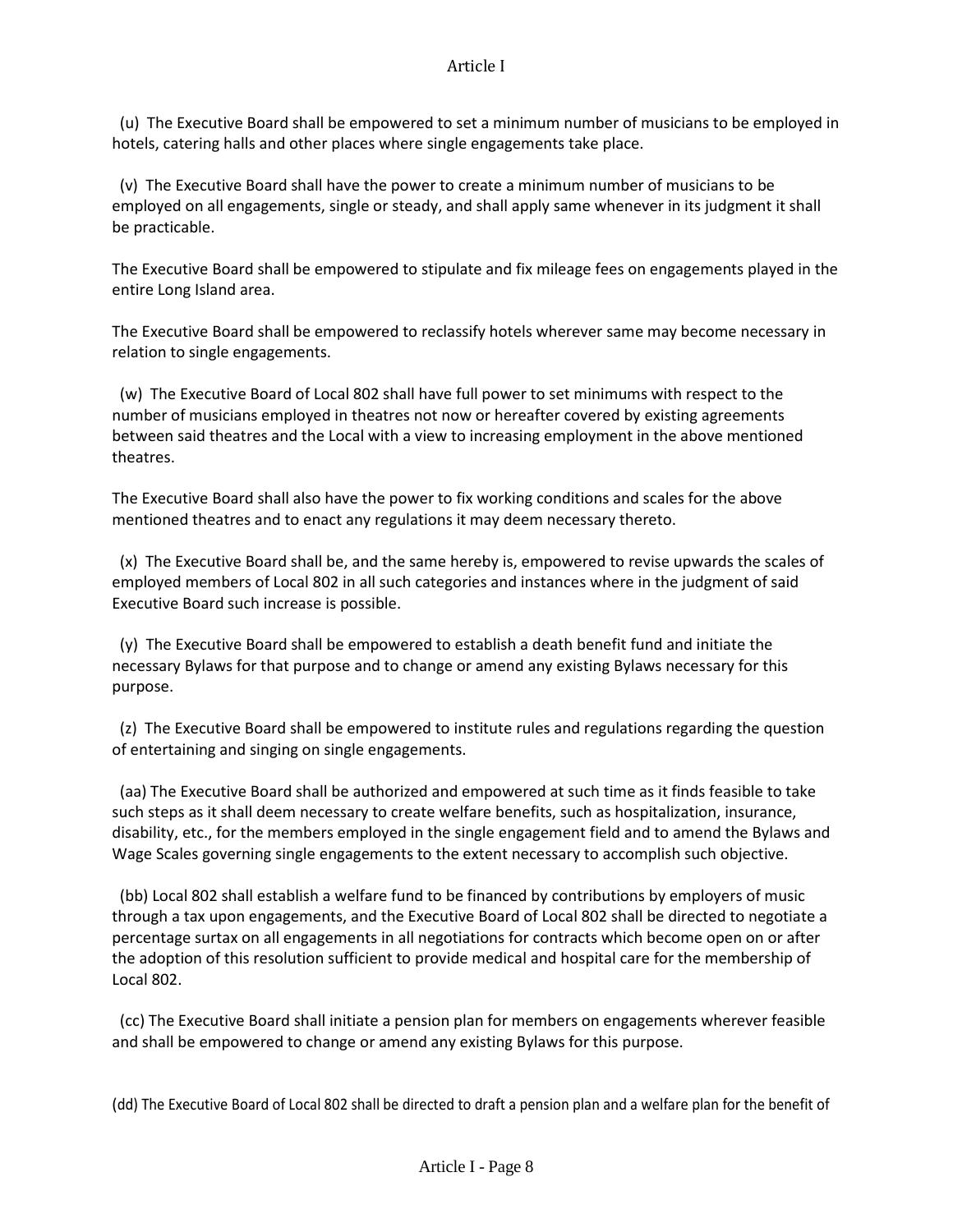all employees of the Union, subject to the condition that the plan and the cost thereof must be approved by a membership meeting specifically convened for this purpose.

 (ee) A pension fund shall be established for all engagements and the Executive Board shall negotiate for employer contributions into the pension fund for all engagements, which may be combined with any presently existing pension fund or that any existing funds may be incorporated in the new fund, whichever method is deemed more practical, or the new fund may exist independently and apply to those engagements, including single engagements of all types, not already covered by a pension plan.

 (ff) The Executive Board shall be directed to draw up and carry into execution a plan for the establishment of a disbursement agency, either controlled by the Local or to be independently chartered and operated, for the distribution of payments on single engagements to all members playing such engagements.

The formulation of such a plan shall be completed no later than October 1, l964, and a full report on same shall be published in the issue of *Allegro* immediately following. The plan shall be put into operation no later than January 1, l965.

 (gg) Effective January 1, 1993, the Executive Board shall appoint, for a term not to extend beyond its own term of office, an Executive Director and such assistant directors, up to a maximum of three assistant directors, as it may deem proper and prudent to carry out the work of the local, and it shall determine his/her/their compensation. In the event that any individual(s) so appointed has (have) been elected to office, his/her/their aggregate weekly salary, inclusive of any officers' salaries provided for elsewhere in these bylaws, shall be: for executive director, \$1,325, and for assistant director, \$1,150. Effective the week ending on or immediately after the first day of the year 1994 and of each succeeding year thereafter, the above rates of compensation shall be increased by the same percentage as the U.S. Department of Labor's All Urban Consumers price index for the New York metropolitan area shall have increased during the preceding November-through-October period. The Executive Board shall determine the authority, powers and duties of the director(s), which may include the functions specified in Sections 1(c), 2(b),  $2(c)$ ,  $2(e)$ ,  $2(h)$ ,  $2(i)$ ,  $2(i)$ ,  $2(n)$ ,  $3(a)$ ,  $3(b)$ ,  $3(c)$ ,  $3(e)$ ,  $3(h)$  and  $3(k)$  of this Article. The executive director and any assistant directors shall not be permitted to accept musical employment within the jurisdiction of the local or of the American Federation of Musicians.

(hh) Nothing in these Bylaws shall be construed as giving the Executive Board or any officer or other official of the Local the power to waive any of the terms of any collective bargaining agreement entered into by the Local. All officials of the Local are hereby expressly forbidden to grant concessions which lower wage scales or minimums, or to alter working conditions for any reason whatever.

(ii) In the event that any officer or employee of the Local shall be found to have charged personal expenses to the Local by misusing a credit card or by other means the Executive Board shall recoup from such officer or employee such expenses and costs incurred by the Local as a result of such misconduct, in addition to requiring such officer and or employee to reimburse the Local for the misuse of Union assets and to pay such other fine or penalty that may be imposed in accordance with the Bylaws. Consistent with due process, an accounting of the same shall be published in the Official Journal.

And be it further resolved that this Resolution shall become effective immediately upon its adoption and shall apply to any unresolved financial improprieties existing at the time of the enactment of this resolution,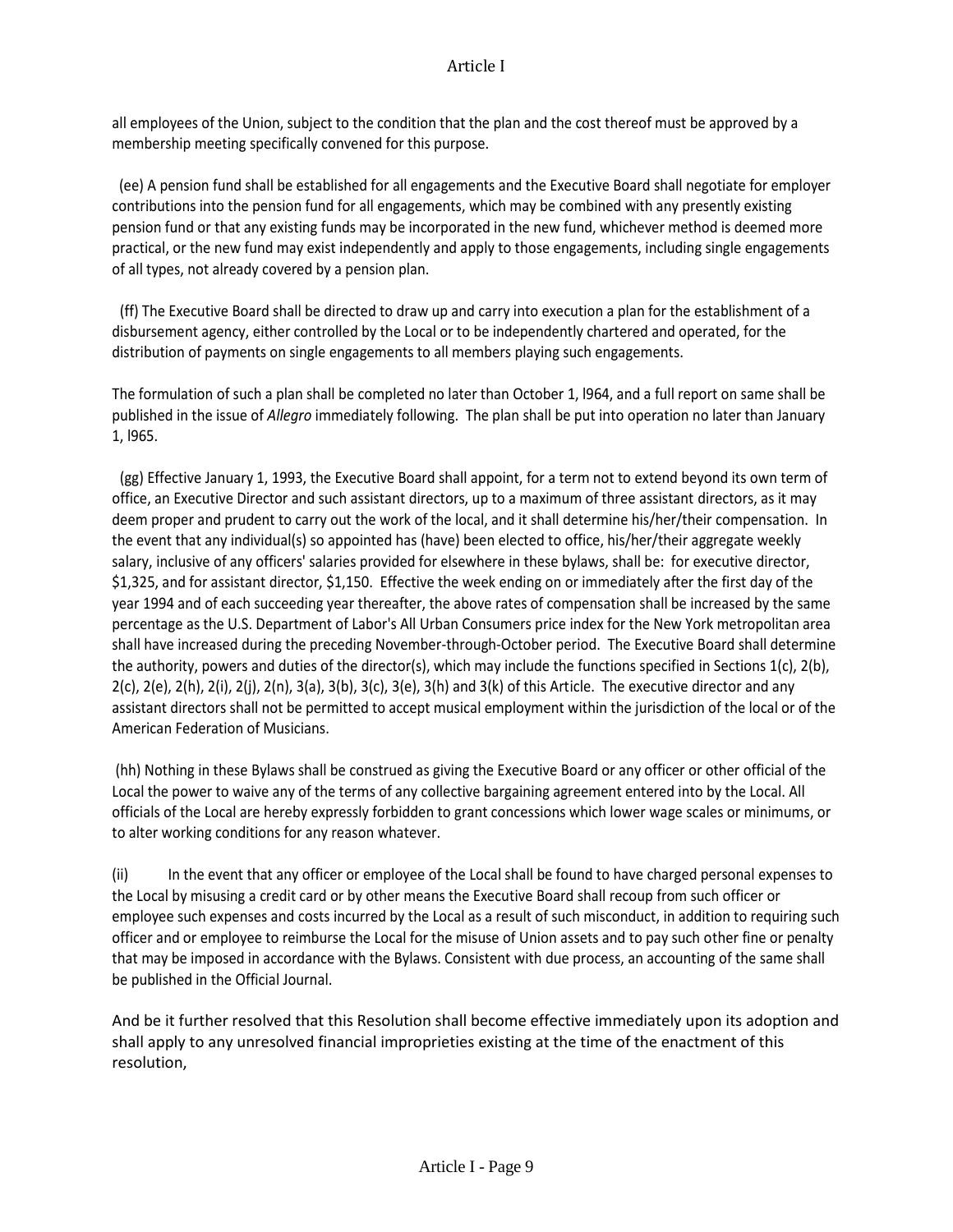#### **Section 6. Duties of the Trial Board.**

 (a) The Trial Board shall consist of nine (9) members. At the first meeting of an incoming Trial Board, it shall elect from among itself a Chair and a Clerk. The Chair of the Trial Board shall preside at all Trial Board proceedings. The Clerk of the Trial Board shall keep a true and correct record of all proceedings, including the attendance of Trial Board members, and all others, and the findings and conclusions of the Trial Board in each case, which shall, upon approval by the Trial Board, be filed with the Recording Vice-President of the Local. In the event of the absence, disability or disqualification of the Chair or Clerk of the Trial Board for any reason, the Trial Board shall designate from among its members an Acting Chair or Clerk.

 (b) The Trial Board shall have sole jurisdiction over all charges against members referred to it by the Recording Vice-President. Five (5) members of the Trial Board shall constitute a quorum. A majority vote of the members present shall be necessary to render any decision; however, the reconsideration of any matter by the Trial Board must take place within ten (l0) days and shall require a two-thirds (2/3) vote of the entire Trial Board to affect or alter a previous decision or action. Each member of the Trial Board shall have one (l) vote in all Trial Board proceedings, which vote must be exercised unless the abstaining Trial Board member has a direct or pecuniary interest in the matter, in which case he or she may not cast a vote. Should a Trial Board member refuse to vote after being requested to do so, his or her office as Trial Board member shall be terminated.

 (c) The Trial Board shall meet no more than 52 times a year. For each Trial Board session attended, each Trial Board member shall receive \$l50.00, with the exception of the Chairperson and the Clerk who shall each receive \$175.00. Members of the Trial Board shall be permitted to accept any professional engagements, except standby, understudy or other nonplaying engagements, but not to act as contractor,

leader or personnel manager during their terms of office. The acceptance of engagements as a solo performer without the accompaniment of other musicians shall not be construed as acting as a leader for the purposes of this paragraph.

 (d) A member's office and seat on the Trial Board shall be deemed vacated in the event of his or her death, resignation, finding of violation of the Constitution or Bylaws after the due process set forth in Article V (except as specified in Article V, Section 7, paragraphs (k),(l) and (m)), or failure to attend, without being excused by the Executive Board, four (4) consecutive meetings of the Trial Board, or two (2) consecutive meetings of the Local. Vacancies on the Trial Board shall be filled by the Executive Board for the balance of the unexpired term. Each member of the Trial Board, upon leaving office for any reason, shall immediately relinquish to the Local all papers and property of the Local in his or her possession.

 (e) In conducting Trial Board proceedings, rendering decisions, and prescribing disciplinary measures and fines, the Trial Board shall faithfully follow the procedures set forth in Article V of these Bylaws and shall be guided by principles of fairness to members and of deterrence of violations of the Constitution, Bylaws, Standing Resolutions, Rules, Regulations or orders of the Local and the American Federation of Musicians. To assure equal dispensation of justice, the Trial Board shall consider and follow its relevant precedents. The Trial Board shall issue a monthly report on its activities to be published in the official Journal of the Local.